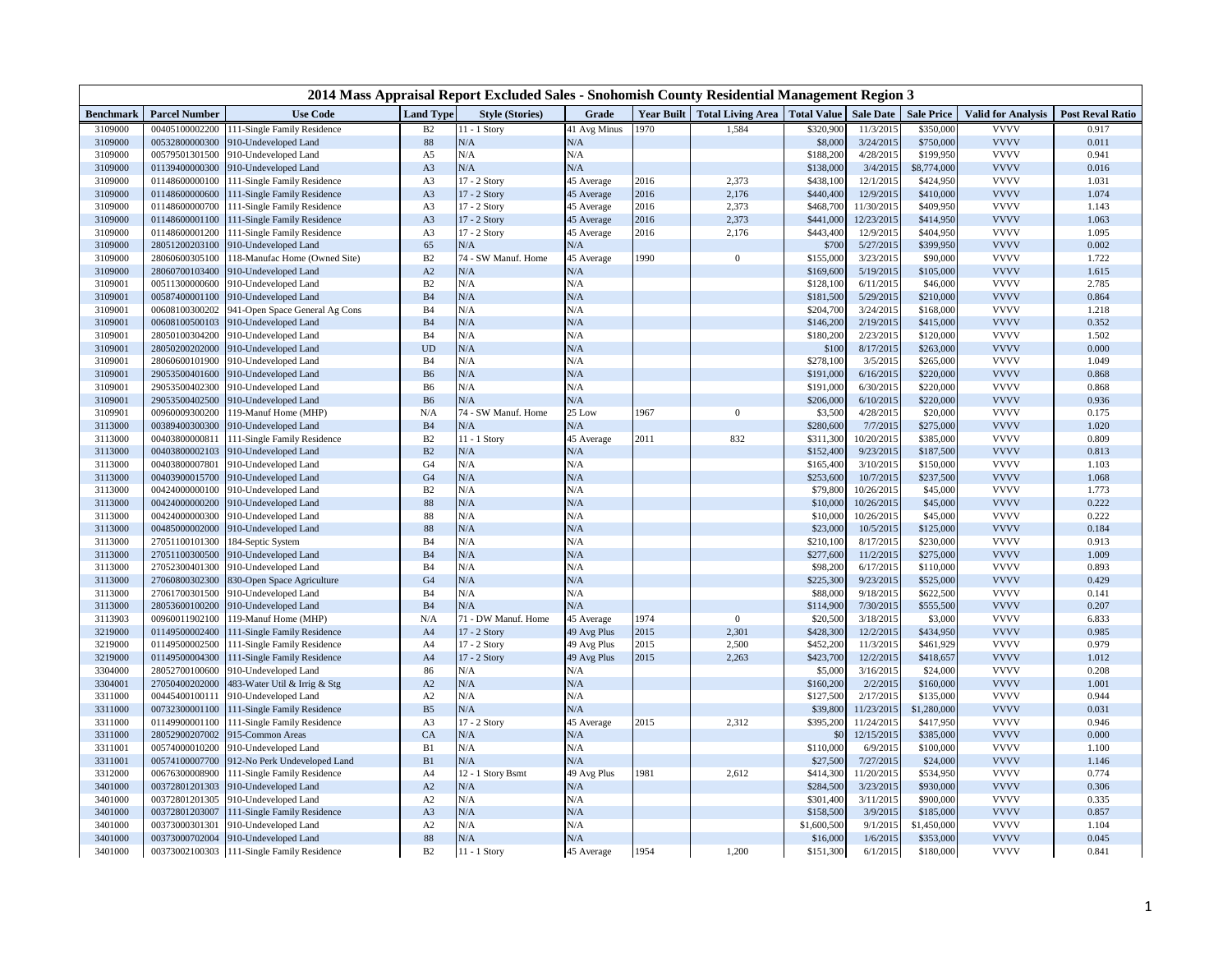| 2014 Mass Appraisal Report Excluded Sales - Snohomish County Residential Management Region 3 |                                  |                                                           |                  |                        |                    |              |                                                     |                        |                          |                        |                            |                         |
|----------------------------------------------------------------------------------------------|----------------------------------|-----------------------------------------------------------|------------------|------------------------|--------------------|--------------|-----------------------------------------------------|------------------------|--------------------------|------------------------|----------------------------|-------------------------|
| <b>Benchmark</b>                                                                             | <b>Parcel Number</b>             | <b>Use Code</b>                                           | <b>Land Type</b> | <b>Style (Stories)</b> | Grade              |              | <b>Year Built   Total Living Area   Total Value</b> |                        | <b>Sale Date</b>         | <b>Sale Price</b>      | <b>Valid for Analysis</b>  | <b>Post Reval Ratio</b> |
| 3401000                                                                                      | 00373700300103                   | 111-Single Family Residence                               | B2               | 11 - 1 Story           | 35 Fair            | 1941         | 720                                                 | \$156,700              | 6/12/2015                | \$170,000              | <b>VVVV</b>                | 0.922                   |
| 3401000                                                                                      | 00373701001200                   | 910-Undeveloped Land                                      | A2               | N/A                    | N/A                |              |                                                     | \$2,890,400            | 10/5/2015                | \$2,435,000            | <b>VVVV</b>                | 1.187                   |
| 3401000                                                                                      | 00373701001303                   | 910-Undeveloped Land                                      | A2               | N/A                    | N/A                |              |                                                     | \$1,060,600            | 10/5/2015                | \$2,435,000            | <b>VVVV</b>                | 0.436                   |
| 3401000                                                                                      | 00421100000200                   | 10-Undeveloped Land                                       | <b>UD</b>        | N/A                    | N/A                |              |                                                     | \$20,000               | 11/2/2015                | \$12,000               | <b>VVVV</b>                | 1.667                   |
| 3401000                                                                                      | 00509300000804                   | 910-Undeveloped Land                                      | 88               | N/A                    | N/A                |              |                                                     | \$5,000                | 8/13/2015                | \$362,000              | <b>VVVV</b>                | 0.014                   |
| 3401000                                                                                      | 00509300002507                   | 111-Single Family Residence                               | A4               | 17 - 2 Story           | 55 Good            | 2015         | 3,121                                               | \$513,000              | 10/1/2015                | \$600,000              | <b>VVVV</b>                | 0.855                   |
| 3401000                                                                                      | 00509300002508                   | 111-Single Family Residence                               | A4               | 17 - 2 Story           | 55 Good            | 2015         | 3,144                                               | \$527,000              | 11/12/2015               | \$599,900              | <b>VVVV</b>                | 0.878                   |
| 3401000                                                                                      | 00536300002701                   | 111-Single Family Residence                               | B <sub>2</sub>   | 11 - 1 Story           | 49 Avg Plus        | 2015         | 1,877                                               | \$360,700              | 12/7/2015                | \$410,000              | <b>VVVV</b>                | 0.880                   |
| 3401000                                                                                      | 00561600001700                   | 910-Undeveloped Land                                      | A2               | N/A                    | N/A                |              |                                                     | \$114,500              | 8/3/2015                 | \$135,000              | <b>VVVV</b>                | 0.848                   |
| 3401000                                                                                      | 00633400001000                   | 910-Undeveloped Land                                      | B2               | N/A                    | N/A                |              |                                                     | \$120,000              | 4/20/2015                | \$122,500              | <b>VVVV</b>                | 0.980                   |
| 3401000                                                                                      | 01149700000100                   | 141-SFR Condominium Detached                              | $\rm C2$         | 17 - 2 Story           | 45 Average         | 2015         | 2,304                                               | \$406,400              | 10/2/2015                | \$474,950              | <b>VVVV</b>                | 0.856                   |
| 3401000                                                                                      | 01149700000200                   | 141-SFR Condominium Detached                              | C <sub>2</sub>   | 17 - 2 Story           | 45 Average         | 2015         | 2,433                                               | \$417,400              | 12/31/2015               | \$490,950              | <b>VVVV</b>                | 0.850                   |
| 3401000                                                                                      | 01149700000300                   | 141-SFR Condominium Detached                              | $\rm C2$         | 17 - 2 Story           | 45 Average         | 2015         | 2,513                                               | \$425,000              | 12/31/2015               | \$489,950              | <b>VVVV</b>                | 0.867                   |
| 3401000                                                                                      | 01149700002700                   | 914-Vacant Condominium Lot                                | C <sub>2</sub>   | 17 - 2 Story           | 45 Average         | 2015         | 2,557                                               | \$431,100              | 11/6/2015                | \$499,950              | <b>VVVV</b>                | 0.862                   |
| 3401000                                                                                      | 01149700002900                   | 914-Vacant Condominium Lot                                | C <sub>2</sub>   | 17 - 2 Story           | 45 Average         | 2015         | 2,304                                               | \$406,400              | 12/31/2015               | \$474,950              | <b>VVVV</b>                | 0.856                   |
| 3401000                                                                                      | 01149700003100                   | 141-SFR Condominium Detached                              | C <sub>2</sub>   | 17 - 2 Story           | 45 Average         | 2015         | 2,557                                               | \$431,100              | 11/11/2015               | \$499,950              | <b>VVVV</b>                | 0.862                   |
| 3401000                                                                                      | 01149700003200                   | 141-SFR Condominium Detached                              | $\rm C2$         | 17 - 2 Story           | 45 Average         | 2015         | 2,513                                               | \$425,000              | 11/11/2015               | \$492,950              | <b>VVVV</b>                | 0.862                   |
| 3401000                                                                                      | 01149700003300                   | 141-SFR Condominium Detached                              | C2               | 17 - 2 Story           | 45 Average         | 2015         | 2,433                                               | \$417,400              | 10/8/2015                | \$499,950              | <b>VVVV</b>                | 0.835                   |
| 3401000                                                                                      | 01149700003400                   | 141-SFR Condominium Detached                              | $\rm C2$         | 17 - 2 Story           | 15 Average         | 2015         | 2,557                                               | \$431,000              | 11/16/2015               | \$515,950              | <b>VVVV</b>                | 0.835                   |
| 3401902                                                                                      | 00960007200101                   | 119-Manuf Home (MHP)                                      | N/A              | 74 - SW Manuf. Home    | 35 Fair            | 1978<br>1977 | $\overline{0}$<br>$\mathbf{0}$                      | \$5,500                | 6/23/2015                | \$1,500                | <b>VVVV</b><br><b>VVVV</b> | 3.667                   |
| 3401902                                                                                      | 00960007200512                   | 119-Manuf Home (MHP)                                      | N/A              | 74 - SW Manuf. Home    | 35 Fair            | 2015         |                                                     | \$5,600<br>\$438,700   | 7/14/2015                | \$2,000                | <b>VVVV</b>                | 2.800                   |
| 3413000                                                                                      | 01138200001500                   | 111-Single Family Residence                               | A4               | 17 - 2 Story           | 49 Avg Plus        |              | 2,567                                               |                        | 8/17/2015                | \$509,018              | <b>VVVV</b>                | 0.862                   |
| 3413000<br>3413000                                                                           | 01138200001700<br>01147700002900 | 111-Single Family Residence<br>914-Vacant Condominium Lot | A4<br>C2         | 17 - 2 Story<br>N/A    | 49 Avg Plus<br>N/A | 2015         | 2,637                                               | \$435,000<br>\$160,000 | 11/10/2015<br>11/22/2015 | \$525,000<br>\$561,645 | <b>VVVV</b>                | 0.829<br>0.285          |
| 3413001                                                                                      | 27050900103100                   | 910-Undeveloped Land                                      | B4               | N/A                    | N/A                |              |                                                     | \$276,700              | 11/30/2015               | \$308,000              | <b>VVVV</b>                | 0.898                   |
| 3511000                                                                                      | 01142400006300                   | 111-Single Family Residence                               | A4               | 17 - 2 Story           | 49 Avg Plus        | 2015         | 2,142                                               | \$205,000              | 10/14/2015               | \$512,986              | <b>VVVV</b>                | 0.400                   |
| 3511000                                                                                      | 01149000001200                   | 111-Single Family Residence                               | A <sub>3</sub>   | 17 - 2 Story           | 49 Avg Plus        | 2015         | 2,252                                               | \$492,300              | 11/10/2015               | \$522,900              | <b>VVVV</b>                | 0.941                   |
| 3511000                                                                                      | 01149000001300                   | 111-Single Family Residence                               | A3               | 17 - 2 Story           | 49 Avg Plus        | 2015         | 2,252                                               | \$482,300              | 11/30/2015               | \$518,900              | <b>VVVV</b>                | 0.929                   |
| 3511000                                                                                      | 01149000001400                   | 111-Single Family Residence                               | A3               | 17 - 2 Story           | 49 Avg Plus        | 2015         | 2,756                                               | \$530,900              | 11/18/2015               | \$547,900              | <b>VVVV</b>                | 0.969                   |
| 3511000                                                                                      | 01149000001500                   | 111-Single Family Residence                               | A3               | 17 - 2 Story           | 49 Avg Plus        | 2015         | 2,756                                               | \$540,900              | 10/6/2015                | \$552,900              | <b>VVVV</b>                | 0.978                   |
| 3511000                                                                                      | 01149000001600                   | 111-Single Family Residence                               | A3               | 17 - 2 Story           | 49 Avg Plus        | 2015         | 2,857                                               | \$547,900              | 12/8/2015                | \$579,900              | <b>VVVV</b>                | 0.945                   |
| 3511000                                                                                      | 01149000001700                   | 111-Single Family Residence                               | A3               | 17 - 2 Story           | 49 Avg Plus        | 2015         | 2,756                                               | \$540,900              | 11/9/2015                | \$552,900              | <b>VVVV</b>                | 0.978                   |
| 3511000                                                                                      | 01149000001800                   | 910-Undeveloped Land                                      | A <sub>3</sub>   | 17 - 2 Story           | 49 Avg Plus        | 2016         | 2,898                                               | \$564,400              | 12/8/2015                | \$591,900              | <b>VVVV</b>                | 0.954                   |
| 3511000                                                                                      | 01149000002000                   | 910-Undeveloped Land                                      | A3               | 17 - 2 Story           | 49 Avg Plus        | 2016         | 2,327                                               | \$519,000              | 12/8/2015                | \$531,350              | <b>VVVV</b>                | 0.977                   |
| 3511000                                                                                      | 01149000002100                   | 111-Single Family Residence                               | A3               | 17 - 2 Story           | 49 Avg Plus        | 2016         | 2,722                                               | \$563,400              | 10/14/2015               | \$561,900              | <b>VVVV</b>                | 1.003                   |
| 3511000                                                                                      | 01149100000100                   | 111-Single Family Residence                               | A4               | 17 - 2 Story           | 49 Avg Plus        | 2015         | 2,876                                               | \$546,400              | 10/8/2015                | \$602,450              | <b>VVVV</b>                | 0.907                   |
| 3511000                                                                                      | 01149100000300                   | 111-Single Family Residence                               | A4               | 17 - 2 Story           | 49 Avg Plus        | 2015         | 2,565                                               | \$517,300              | 11/6/2015                | \$577,145              | <b>VVVV</b>                | 0.896                   |
| 3511000                                                                                      | 01149100000400                   | 111-Single Family Residence                               | A4               | 17 - 2 Story           | 49 Avg Plus        | 2015         | 3,045                                               | \$573,800              | 11/9/2015                | \$619,950              | <b>VVVV</b>                | 0.926                   |
| 3511000                                                                                      | 01149100000500                   | 111-Single Family Residence                               | A4               | 17 - 2 Story           | 49 Avg Plus        | 2015         | 2,876                                               | \$546,400              | 11/22/2015               | \$607,450              | <b>VVVV</b>                | 0.899                   |
| 3511000                                                                                      | 01149100000600                   | 910-Undeveloped Land                                      | A4               | 17 - 2 Story           | 49 Avg Plus        | 2015         | 2,876                                               | \$546,400              | 11/10/2015               | \$607,450              | <b>VVVV</b>                | 0.899                   |
| 3511000                                                                                      | 01149100000700                   | 910-Undeveloped Land                                      | A4               | 17 - 2 Story           | 49 Avg Plus        | 2015         | 2,565                                               | \$517,300              | 11/18/2015               | \$574,950              | <b>VVVV</b>                | 0.900                   |
| 3511000                                                                                      | 01149100000800                   | 910-Undeveloped Land                                      | A4               | 17 - 2 Story           | 49 Avg Plus        | 2016         | 2,889                                               | \$554,400              | 11/18/2015               | \$604,950              | <b>VVVV</b>                | 0.916                   |
| 3511000                                                                                      | 01150500000100                   | 111-Single Family Residence                               | A3               | 17 - 2 Story           | 45 Average         | 2015         | 1,673                                               | \$376,400              | 9/10/2015                | \$389,995              | <b>VVVV</b>                | 0.965                   |
| 3511000                                                                                      | 01150500000200                   | 111-Single Family Residence                               | A3               | 17 - 2 Story           | 45 Average         | 2015         | 1,740                                               | \$401,300              | 12/31/2015               | \$419,995              | <b>VVVV</b>                | 0.955                   |
| 3511000                                                                                      | 01150500000300                   | 111-Single Family Residence                               | A <sub>3</sub>   | 17 - 2 Story           | 45 Average         | 2015         | 1,870                                               | \$410,600              | 10/5/2015                | \$433,399              | <b>VVVV</b>                | 0.947                   |
| 3511000                                                                                      | 01150500000400                   | 111-Single Family Residence                               | A3               | 17 - 2 Story           | 45 Average         | 2015         | 1,740                                               | \$401,300              | 10/26/2015               | \$412,995              | <b>VVVV</b>                | 0.972                   |
| 3511000                                                                                      | 01150500000500                   | 111-Single Family Residence                               | A3               | 17 - 2 Story           | 45 Average         | 2015         | 1,561                                               | \$395,900              | 12/7/2015                | \$380,290              | <b>VVVV</b>                | 1.041                   |
| 3511000                                                                                      | 01150500004700                   | 111-Single Family Residence                               | A3               | 17 - 2 Story           | 45 Average         | 2015         | 1,870                                               | \$390,600              | 9/10/2015                | \$431,000              | <b>VVVV</b>                | 0.906                   |
| 3511000                                                                                      | 01150500004800                   | 111-Single Family Residence                               | A <sub>3</sub>   | 17 - 2 Story           | 45 Average         | 2015         | 1,740                                               | \$381,300              | 11/25/2015               | \$399,995              | <b>VVVV</b>                | 0.953                   |
| 3511000                                                                                      | 01150500004900                   | 910-Undeveloped Land                                      | A3               | 17 - 2 Story           | 45 Average         | 2015         | 1,870                                               | \$390,600              | 12/7/2015                | \$414,995              | <b>VVVV</b>                | 0.941                   |
| 3511000                                                                                      | 27052800100800                   | 111-Single Family Residence                               | A2               | 11 - 1 Story           | 45 Average         | 1984         | 1,417                                               | \$768,900              | 9/4/2015                 | \$900,000              | <b>VVVV</b>                | 0.854                   |
| 3511000                                                                                      | 27052800104200                   | 111-Single Family Residence                               | A2               | 11 - 1 Story           | 45 Average         | 1969         | 1,857                                               | \$450,200              | 10/2/2015                | \$749,950              | <b>VVVV</b>                | 0.600                   |
| 3511000                                                                                      | 27052800104300                   | 910-Undeveloped Land                                      | $\rm A2$         | $\rm N/A$              | N/A                |              |                                                     | \$95,700               | 10/2/2015                | \$749,950              | <b>VVVV</b>                | 0.128                   |
| 3511000                                                                                      | 27052800106800                   | 111-Single Family Residence                               | A2               | 11 - 1 Story           | 49 Avg Plus        | 1984         | 2,500                                               | \$1,193,700            | 11/24/2015               | \$1,300,000            | <b>VVVV</b>                | 0.918                   |
| 3511000                                                                                      | 27053200102700                   | 910-Undeveloped Land                                      | B9               | N/A                    | N/A                |              |                                                     | \$248,600              | 12/28/2015               | \$268,000              | <b>VVVV</b>                | 0.928                   |
| 3511000                                                                                      | 27053300200300                   | 910-Undeveloped Land                                      | A2               | N/A                    | N/A                |              |                                                     | \$1,384,000            | 3/24/2015                | \$1,500,000            | <b>VVVV</b>                | 0.923                   |
| 3511002                                                                                      | 00687700000300                   | 111-Single Family Residence                               | <b>B3</b>        | 14 - 1 1/2 Story       | 45 Average         | 1980         | 1,548                                               | \$409,700              | 9/1/2015                 | \$400,300              | <b>VVVV</b>                | 1.023                   |